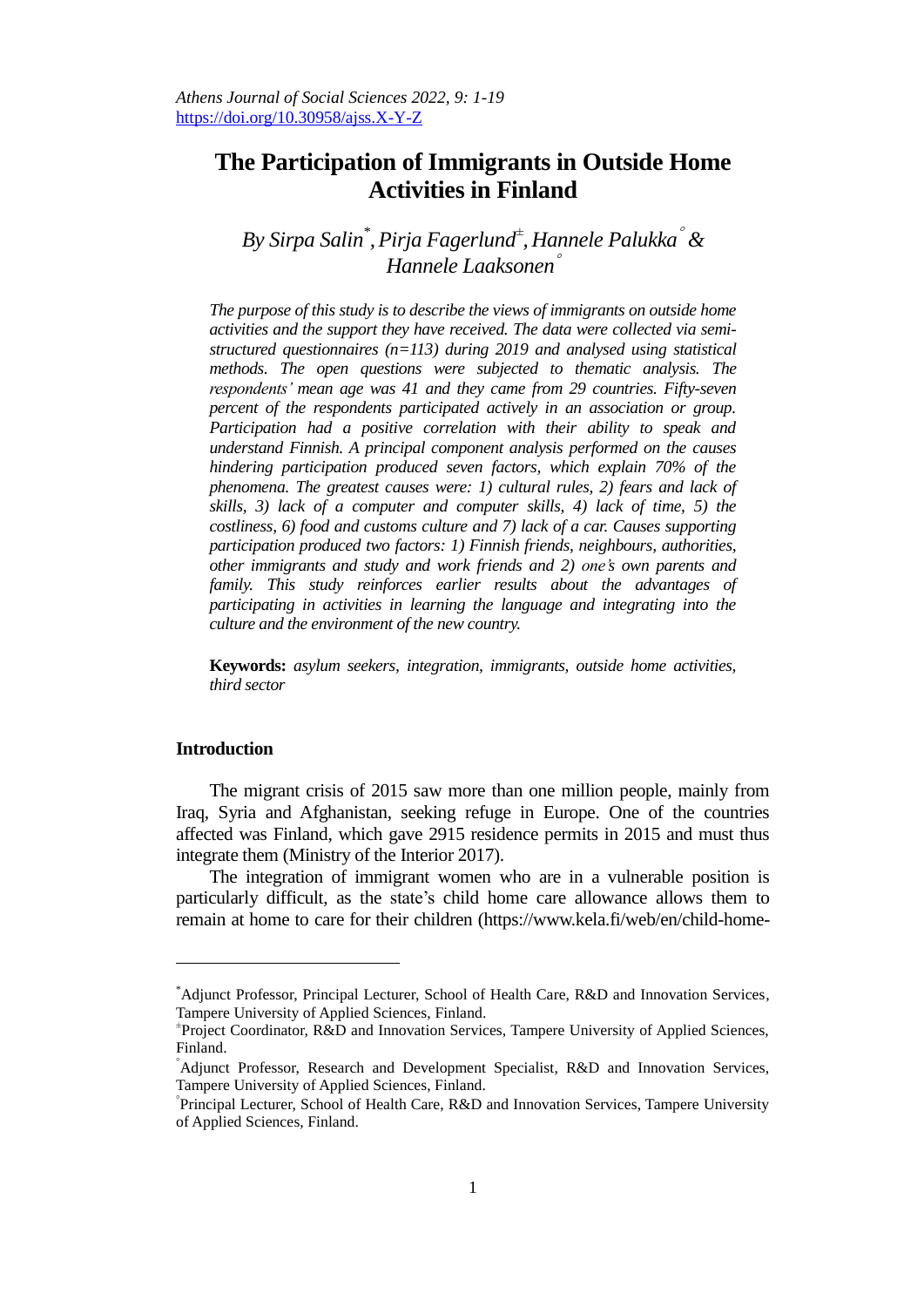care-allowance). The three-year allowance is seen as too long and passivizing (OECD 2018). It also affects the integration of the family's children, as being cared for at home gives them fewer contacts with Finnish society.

The integration of immigrant women and their children would be helped if the women were offered low-threshold opportunities to participate in activities such as helping older Finnish adults (e.g., DeSilver 2015). This would also help them learn the language. According to the OECD report (2018), the official Finnish education system is not succeeding in teaching immigrants Finnish.

There have been good experiences of immigrant women and older adults working together in Austria (Loferer-Lainer 2019). Older adults help women integrate through concrete actions such as offering their own home as a space where they can work together on everyday tasks, sometimes even without a common language. There are many lonely older adults in Finland who need company and help in managing their lives (Uotila et al. 2010).

The study reported in this article is part of an EU-funded project (SMDno-2018-1819) whose aim is to strengthen immigrant women's participation in society and to improve their integration. The project is developing, in cooperation with immigrants, a training model for immigrant women that prepares them for social participation by familiarizing them with Finnish culture, ways of communicating, the social and welfare service system and work culture. The project aims to create opportunities for immigrant women to spend time with older adults and network with home care professionals. The contacts they form would ideally continue after the project has ended. The project seeks to advance cooperation between immigrant women and organizations offering services to older adults and to encourage the women to move from home to participating in society [\(Salin](https://projects.tuni.fi/kotoa-kotiin-ja-yhteiskuntaan/in-english/) 2019).

The position of immigrants, regardless of their education background, is weaker than that of the majority population on the job market. This is particularly true of immigrant women. Only half of all immigrant women living in Finland are employed. Those with a low education level or weak job-seeking skills or networks are in a particularly weak position. Internships, hiring allowances and networking initiatives to employers may offer a window into working outside the home (Larja 2019). This article examines the participation of immigrants in activities outside the home from the perspective of social integration and wellbeing. In this study, outside home activities refer to sports, performed alone or in group, and various hobbies such as participation in associations.

## **Literature Review**

It is important to note that immigrants are not a homogenous group. They are from different cultures and countries and have left their countries of origin for different reasons. Some are asylum seekers while others have moved to Finland for work. The question of how to improve their integration is however relevant to all of them. In this study, 'immigrant' refers to people from foreign countries who have received a Finnish residence permit.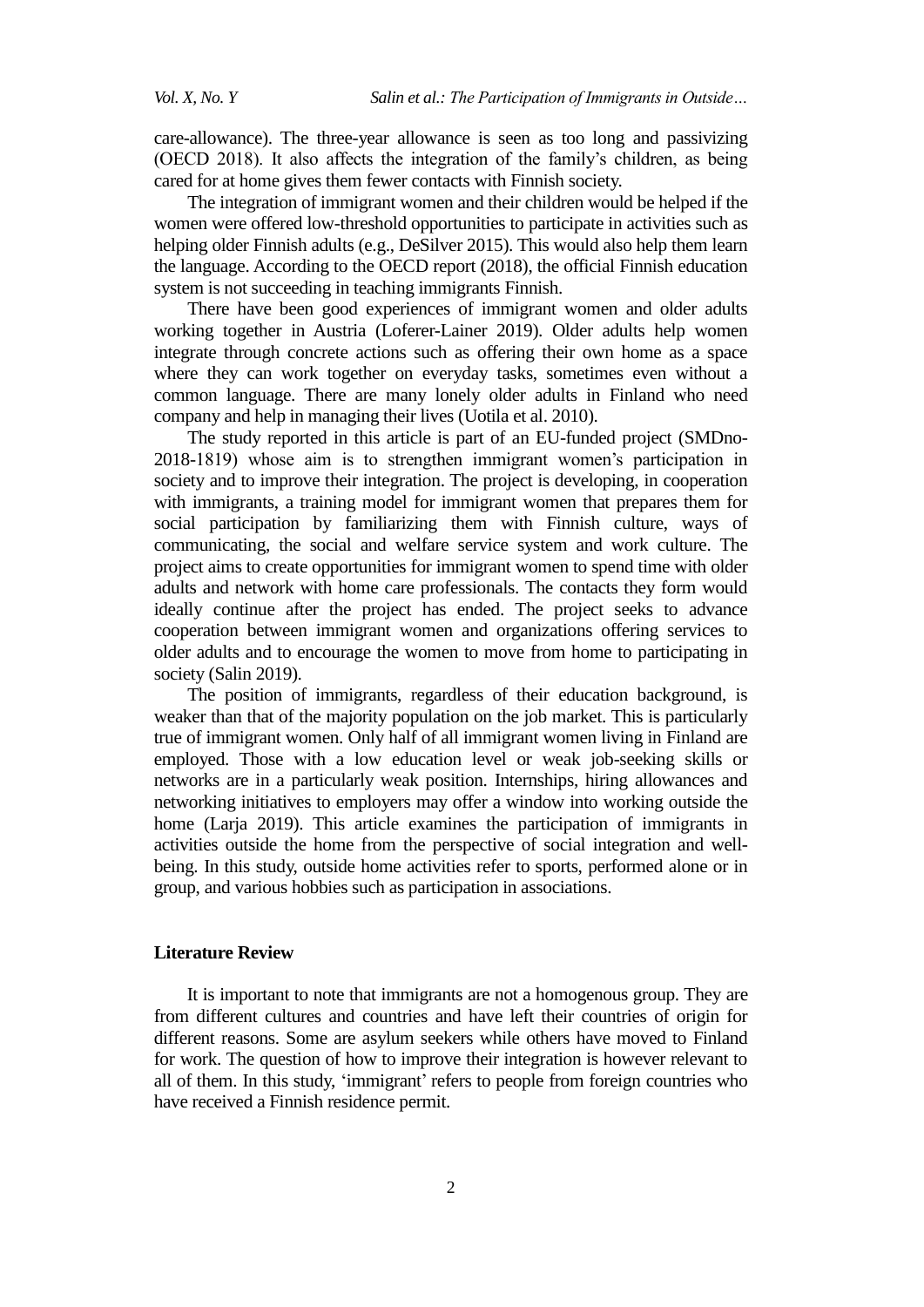Studies show that speaking the language, education and work are the best ways of integrating into a new country. Learning about work culture through internships may give immigrants opportunities to be active members of society, which also eases their cultural integration and learning the language (Gupta and Sullivan 2013, Calzada et al. 2016, Akua-Sakyiwah 2016). Studies show that leisure time activities are also important in integrating immigrants to a new culture (Gerber et al. 2012, O'Driscoll et al. 2013, Koca and Lapa 2014, Kim et al. 2016, Lenneis and Pfister 2017). The topic still requires further research (Zacheus et al. 2011, O'Driscoll et al. 2013).

A new sociocultural context offers immigrants and their families opportunities to enrich their lives. Women in particular appreciate gender equality, which allows them to plan their lives in ways that would not have been possible in their countries of origin (Khawaja and Milner 2012, Gupta and Sullivan 2013). Women's liberation and independence may also cause tensions in family dynamics (Khawaja and Milner 2012). Lenneis and Pfister (2017) find that women's experiences of leisure time are not universal, as they are greatly affected by age, the nature of their work, living conditions and social factors such as ethnic and cultural background. Women described leisure time as all the factors that supported their physical, emotional and spiritual health (Suto 2013). Immigrant women in particular should be encouraged to pursue physical activities during their leisure time by emphasizing their benefits related to health, relaxation and social contacts (Zacheus et al. 2011).

The Western conception of time is often different from that of immigrants' countries of origin (Gupta and Sullivan 2013, Suto 2013). A strict conception of time and the scheduling of everyday life are a way of life that requires adjustment. Scheduling their days makes women feel like 'organizers or conductors' (Suto 2013). A lack of time has been found to lessen the creation and maintenance of friendships both with members of one's own ethnic group and with others. Women may hold two minimum wage jobs while going to a language school. It can be difficult for them to find time and energy for physical activities, as they have more duties to their families than men (Lenneis and Pfister 2017). Immigrant men have been found to participate more in physical activities than women (O'Driscoll et al. 2013). A study conducted in Finland also found that immigrant women participate less in physical activities than immigrant men and the majority population (Zacheus et al. 2011). It is also easier for men to enter physical group activities, as they tend to be braver than women. Issues related to immigrant men's participation also tend to be handled better than those of immigrant women (Zacheus et al. 2011).

However, studies also show that immigrant men can feel their opportunities decrease in the new country. Many prefer to live in areas with other immigrants, which hinders their integration (Avenarius 2012, Khawaja and Milner 2012). Men even use their isolation as a survival strategy, through which they resist the new culture by e.g., maintaining their authoritarian and patriarchal role in the family (Khawaja and Milner 2012). Systematic literary reviews conducted by various researchers have found strong evidence for the positive effect of physical activities and sports on integration (Gerber et al. 2012, O'Driscoll et al. 2013). Intervention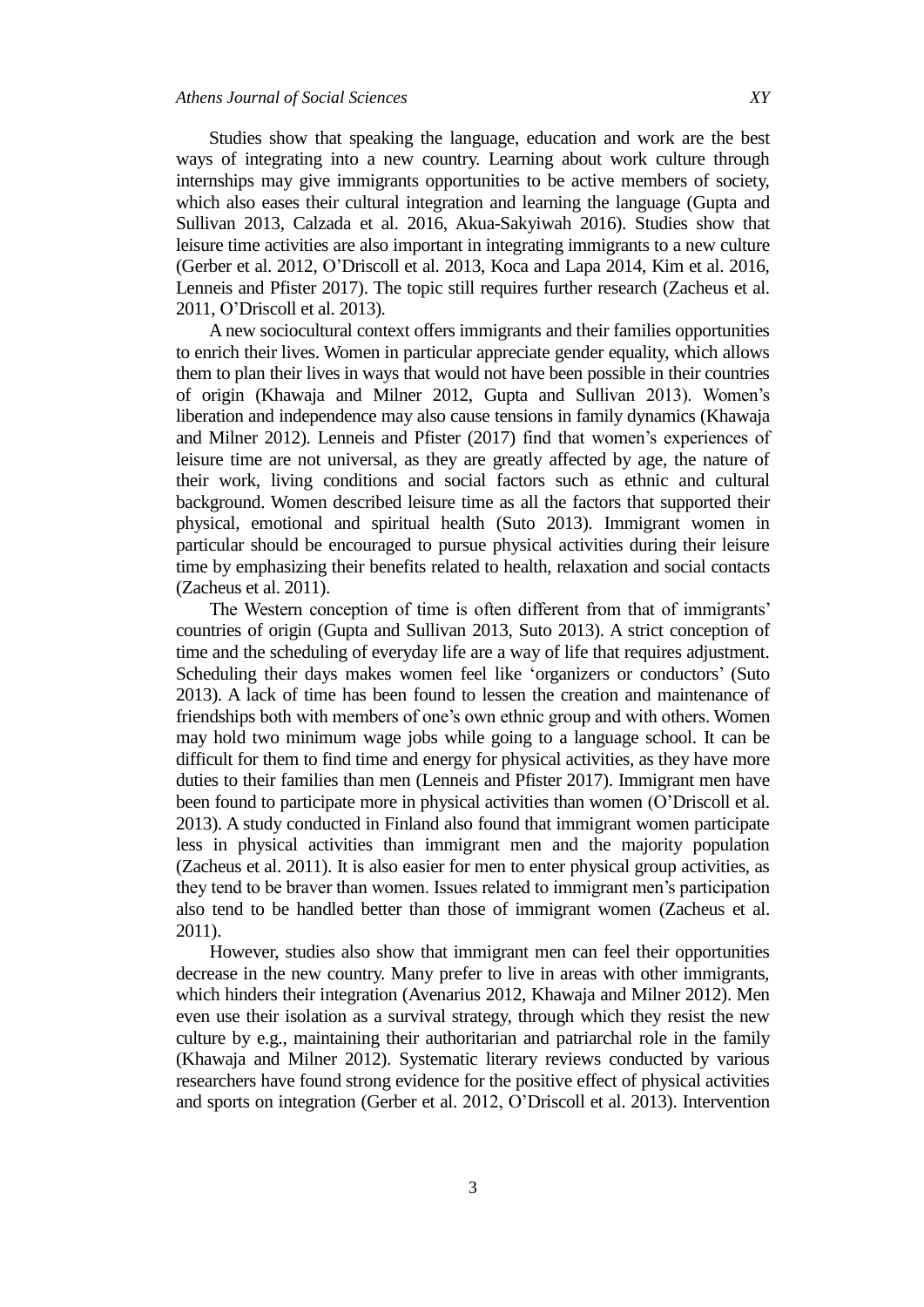programs that seek to aid integration through physical activities should thus be directed particularly to those with difficulties in integration (Gerber et al. 2012).

Maintaining bonds with one's culture is important, as it protects immigrants from e.g., mental problems (Cuevas et al. 2012). Castaneda and Kuusio's (2019) study conducted in Finland found that supporting immigrants' and their descendants' social networks also has a positive effect on their integration and health. A large-scale Finnish study found that immigrants from several language groups were united in seeing friends and family as extremely important for one's personal identity (Pitkänen et al. 2019). Traditional family roles and the lack of social networks are detrimental to women's integration in particular (Phan et al. 2015).

Work and having a profession have been shown to lessen immigrants' pain of separation from their country of origin and loved ones, as they keep their minds busy. Separation is more traumatic to those whose friends and family have disappeared as a result of war or are scattered throughout the world (Gupta and Sullivan 2013). They may suffer from post-traumatic stress disorder, which explains why participating in physical activities or even considering it is not a priority for them (O'Driscoll et al. 2013).

Previous studies show that immigrants have few contacts with the majority population not derived from work or education (Avenarius 2012, Gupta and Sullivan 2013). Civil servants such as social workers, language teachers and schoolteachers offer immigrants valuable help in integrating into society (Gupta and Sullivan 2013, Suto 2013). Avenarius (2012) finds that the shrinking of women's social networks and the lowered frequency of contacts are not solely negatives, as they also mean a lessening of responsibilities and duties compared to life in their countries of origin. According to a study conducted in Finland (Zacheus et al. 2011), immigrants' low participation in physical activities was caused by both practical reasons and cultural differences. Hindering causes included a lack of information and money and lacking language skills. According to a Swedish study (Jönsson et al. 2012), language skills had a meaningful correlation with leisure time physical activities (cf. Gerber et al. 2012). The better the immigrants' command of Swedish was, the more they participated in physical activities. Immigrant women wanted to do physical activities together with other women rather than alone. Such groups would offer a natural way for immigrants and the majority population to become familiar with each other (Zacheus et al. 2011).

In many cultures religious activity offers a natural setting for socializing with people from the majority population as well as other immigrants (Gupta and Sullivan 2013, Kim et al. 2016, Pearce et al. 2017). According to immigrant women themselves, community centres are important in building resilience. Communal meals are one way of understanding between cultural groups, as is offering physical space for cultural expression such as religious rituals, language and family values (Pearce et al. 2017). A Korean study (Kim et al. 2016) found that leisure time activities can aid the integration of immigrants into Western societies. Participation in hobbies and indoor activities predicts a successful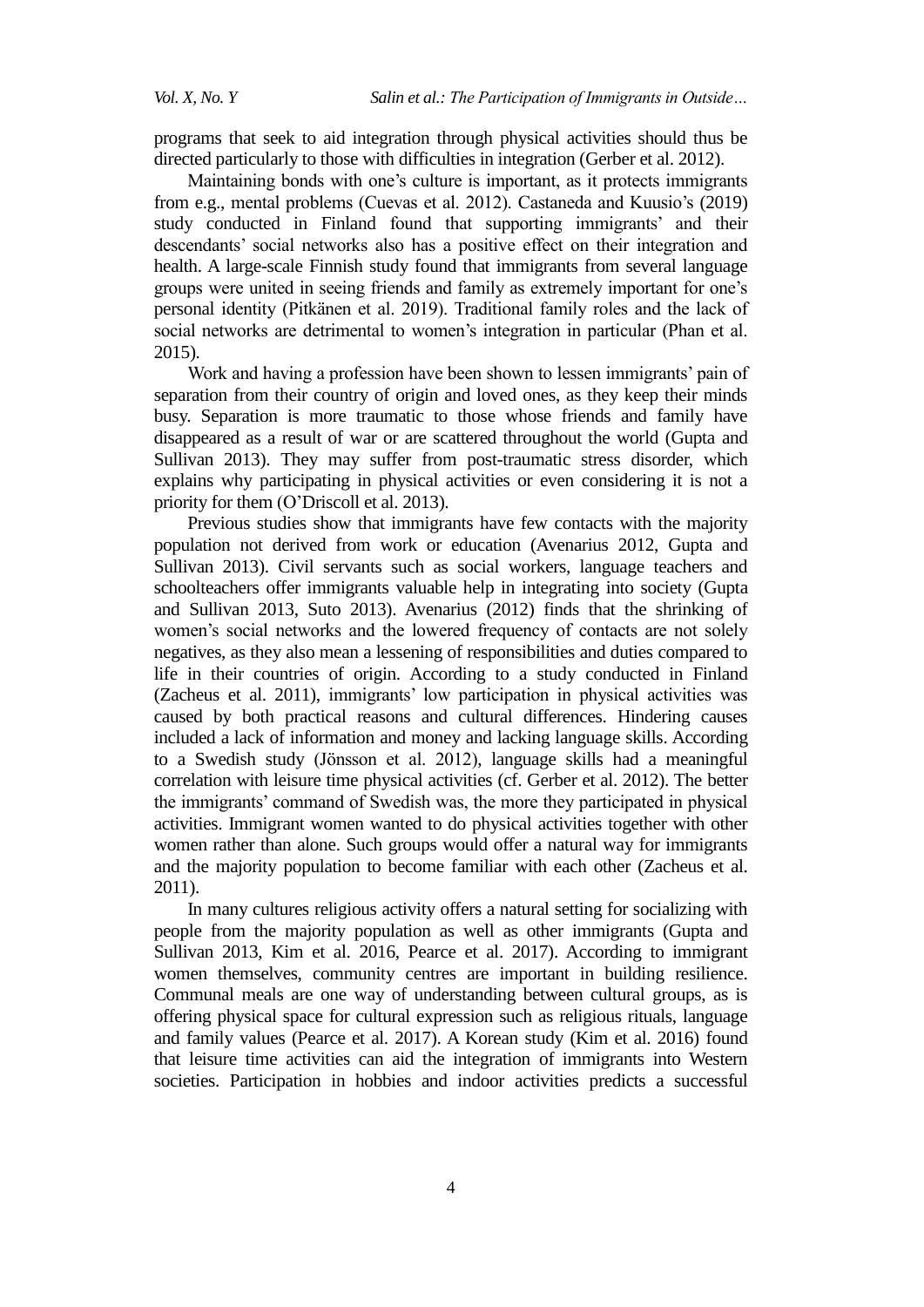integration, while immigrants' participation in cultural and voluntary activities within their own immigrant society predicts a failed integration.

Immigrants' professional choices, living routines and personal habits can be difficult to change due to their physical environment. They often live in areas where the lack of public transportation prevents them from going to stores, gaining an education and finding work (Gupta and Sullivan 2013), as such important locations are rarely within walking distance of one's home (Ho and Cheung 2011). Immigrants' command of the local language is often lacking, which makes it difficult for them to gain a driver's license, which would ease their movement. Shopping and other activities are important for maintaining women's social connections, as they enable them to meet their friends (Gupta and Sullivan 2013, Suto 2013). According to a Finnish study (Zacheus et al. 2011) women from Muslim countries in particular needed physical activities to have a practical purpose. For instance, they found it difficult to go for a walk if it did not have a destination. Some considered taking care of their home physical activity and did not see the need for more of it.

Maintaining immigrants' own culture in a new country requires great effort, particularly from women. According to Ameeriar (2012), immigrants feel otherness, even if their grasp of the local language is good. According to a study conducted in Finland, as many as 40% of immigrants experience some form of discrimination (Rask and Castaneda 2019). Research shows that experiences of otherness force immigrants to redefine themselves in a new context, which is not easy for them. Cultural differences hinder women's integration in particular. Many even change their own behaviour in public and abandon cultural practices under social pressure (Gupta and Sullivan 2013). According to Walseth and Fasting (2004), most European studies on immigrant women's leisure time physical activities found that the obstacles to their participation are related to culture, religion or racism. Those who organize physical activities do not offer opportunities that consider immigrants' cultural characteristics.

As part of their identity, immigrants consider work and education extremely important, along with friends and family. Even unemployed respondents emphasize the importance of work (Pitkänen et al. 2019). Volunteer work has also been found to advance integration and social inclusion, particularly for women (Khorostianov and Remennick 2017, Loferer-Lainer 2019). This study examines the integration of immigrants into Finnish society from the perspective of outside home activities.

#### **Aims and objectives**

The aim of this study is to describe the views of immigrants with residence permits in Finland on outside home activities and the support they have received. The study answers the following questions:

- 1. How do immigrants participate in outside home activities?
- 2. Which factors hinder immigrants' participation in outside home activities?
- 3. Which factors support immigrants' participation in outside home activities?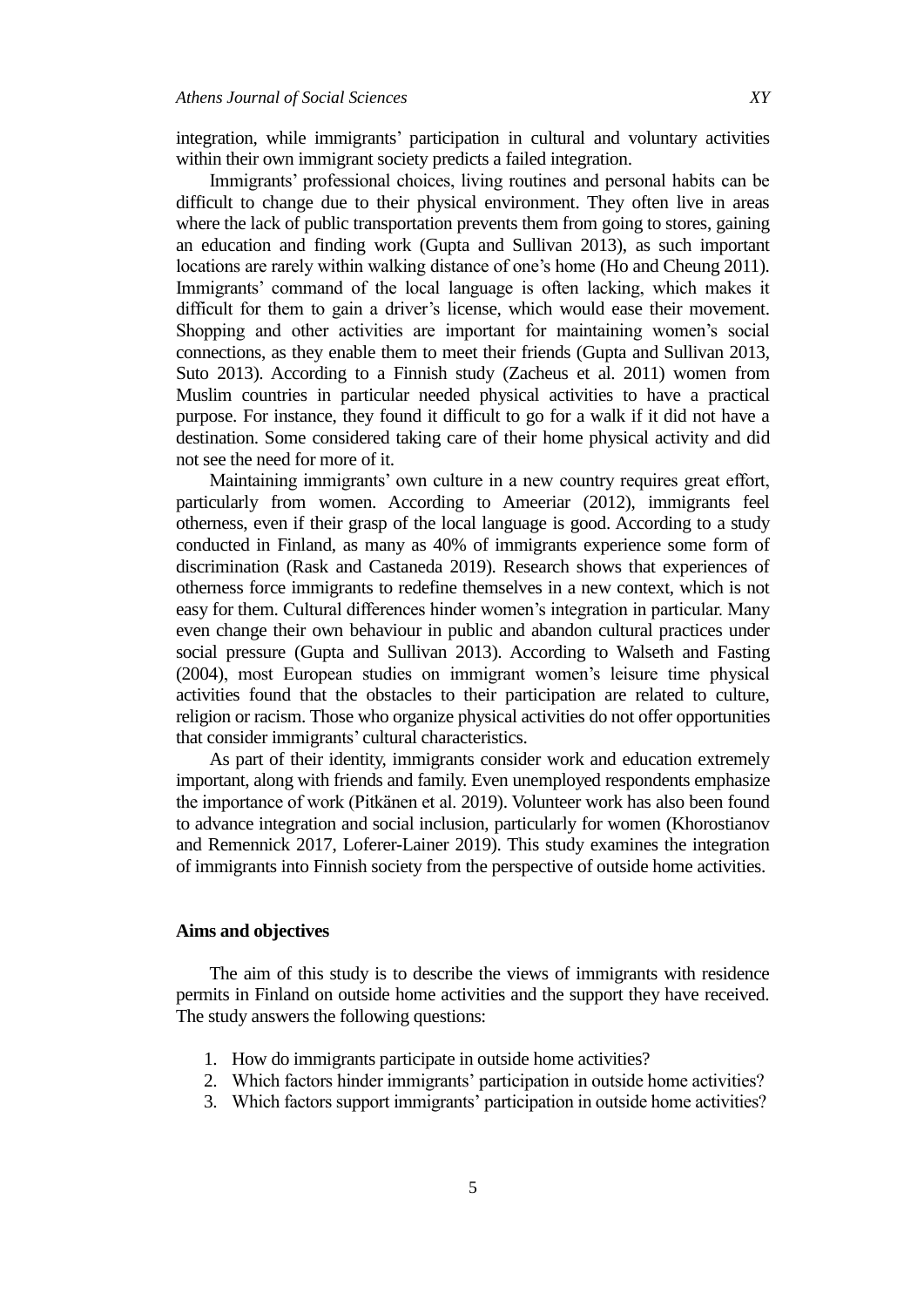#### **Methods**

## *Data Collection Instruments*

The data were collected through a semi-structured questionnaire designed by the researchers for this study. The questions were about the following themes: a) respondent background (7 questions), b) education and language skills (4 questions), c) participation in outside home activities (3 open questions, 3 multiple choice questions), d) factors hindering participation in outside home activities (21 statements, available replies: never, sometimes, often, always), e) need for support in participating in outside home activities (11 statements, available replies: never, sometimes, often, always) and f) need for support in integrating into Finnish society (3 open questions and one multiple choice question). Some of the questions were ordinal scale variables  $(f=34)$  and some open questions  $(f=6)$ . The questions were formulated based on earlier research literature, after which the questionnaire was sent for consultation to four professionals with long experience in working with immigrants. The questionnaire was then amended based on their suggestions by making the concepts used less ambiguous and clarifying the wording of the questions. The amended questionnaire was then pre-tested with five immigrants who have lived in Finland for years and have an excellent command of the language. Their response led to a few more clarifications on the wording and the layout. The questionnaire was then translated to Dari, Arabic, Somali and English by a translation agency.

## *Data Collection*

The data were collected during autumn 2019 at three Finnish cities, which all have weekly activities aimed at immigrants. The activities are organized by the Evangelical Lutheran Church of Finland, other religious groups or secular third sector organizations such as the Settlement movement. The purpose of the activities is to offer immigrants diverse activities that aid in integration, help with services and teach Finnish and everyday skills. Immigrants can come to the activities freely without prior enrolment.

The data were collected at community centres meant for men  $(f=1)$ , women  $(f=3)$  and both  $(f=2)$ . The researchers visited the centres on days with activities ten times, during which they met with immigrants, introduced the project and asked them for their consent in participating in the study. The only requirement was a Finnish residence permit. The immigrants' attitude towards the study was positive, as all wanted to participate in the questionnaire. Some answered the questionnaire independently, while others did so with the aid of the researchers. The respondents were allowed to choose which language they wanted to use. Answering the questions took from 20 minutes to an hour. Responses in languages other than Finnish or English were sent to be translated to the same translation agency that had translated the questionnaire. There were 116 responses, of which three had to be discarded because the respondents lacked a residence permit. This left 113 responses to analyse.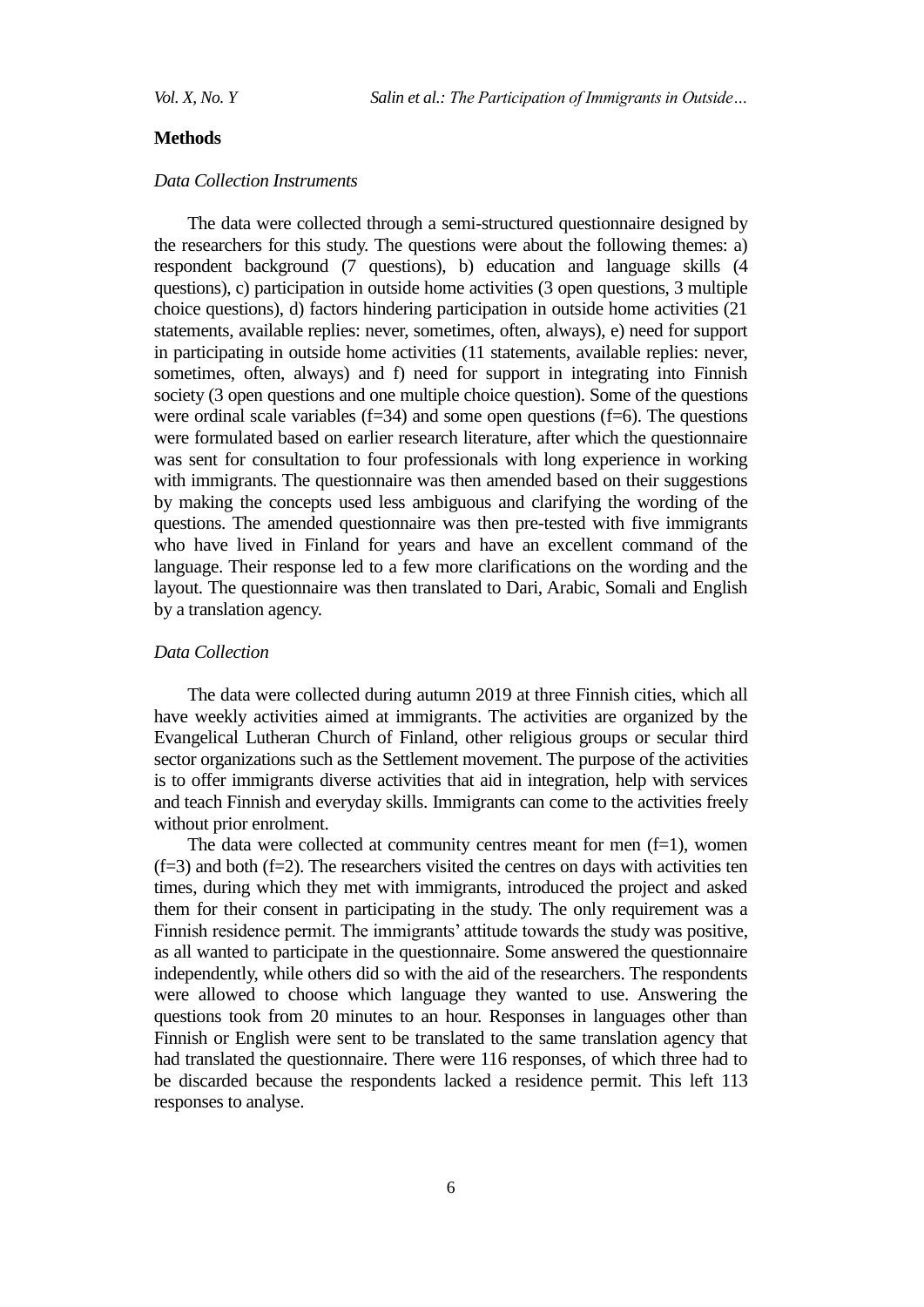#### *Data Analysis*

The data were analysed with the SPSS for Windows 25.0 statistics program by using percentage and frequency distributions, distribution statistic, Cronbach's alpha, the Spearman correlation test and factor analysis. Spearman's rank correlation coefficient was used to examine the dependencies between phenomena and variables, as the variables were chiefly on an ordinal scale. The level of statistical significance was defined as  $p<0.05$ . The causes hindering (question 17, 21 statements) and supporting (question 19, 11 statements) participation in outside home activities were subjected to factor analysis using principal component analysis and varimax rotation, with the goal of condensing the results and discovering explanatory factors.

The questionnaire's reliability was assessed by using Cronbach's alpha. The reliability of question 17, which deals with the causes hindering immigrant participation in outside home activities (n=21), was  $\alpha$ =0.83. The reliability of question 19, which deals with the causes supporting immigrant participation in outside home activities (n=11), was  $\alpha$ =0.81. The results are not presented by gender, as only 26% (n=29) of the respondents were men.

The answers to the open questions were analysed using thematic analysis (Vaismoradi et al. 2013). The first phase of the analysis consisted of reading the data several times to form a general picture. The chosen units of analysis were word, sentence or idea. These units of analysis, i.e., original expressions, described immigrants' participation in outside home activities and the support needed to integrate into Finnish society. During the second phase of the analysis, the original expressions were coded, compared and then collated into similar themes. In the final phase of the analysis, the frequencies for the contents of each theme were counted.

## *Ethical Approval*

The study was conducted following good scientific practice (TENK 2012). Permission to conduct the study was given by the organizations. The cover letter accompanying the questionnaire explained this study and the project to which it belongs. The purpose of the study and ethically significant issues such as voluntariness, anonymity and the option of ceasing participation were explained in writing and orally. The filled questionnaires were returned in sealed envelopes. The identity of the respondents is not revealed by the questionnaires. Returning the questionnaire meant the respondent's conscious agreement to participating in the study.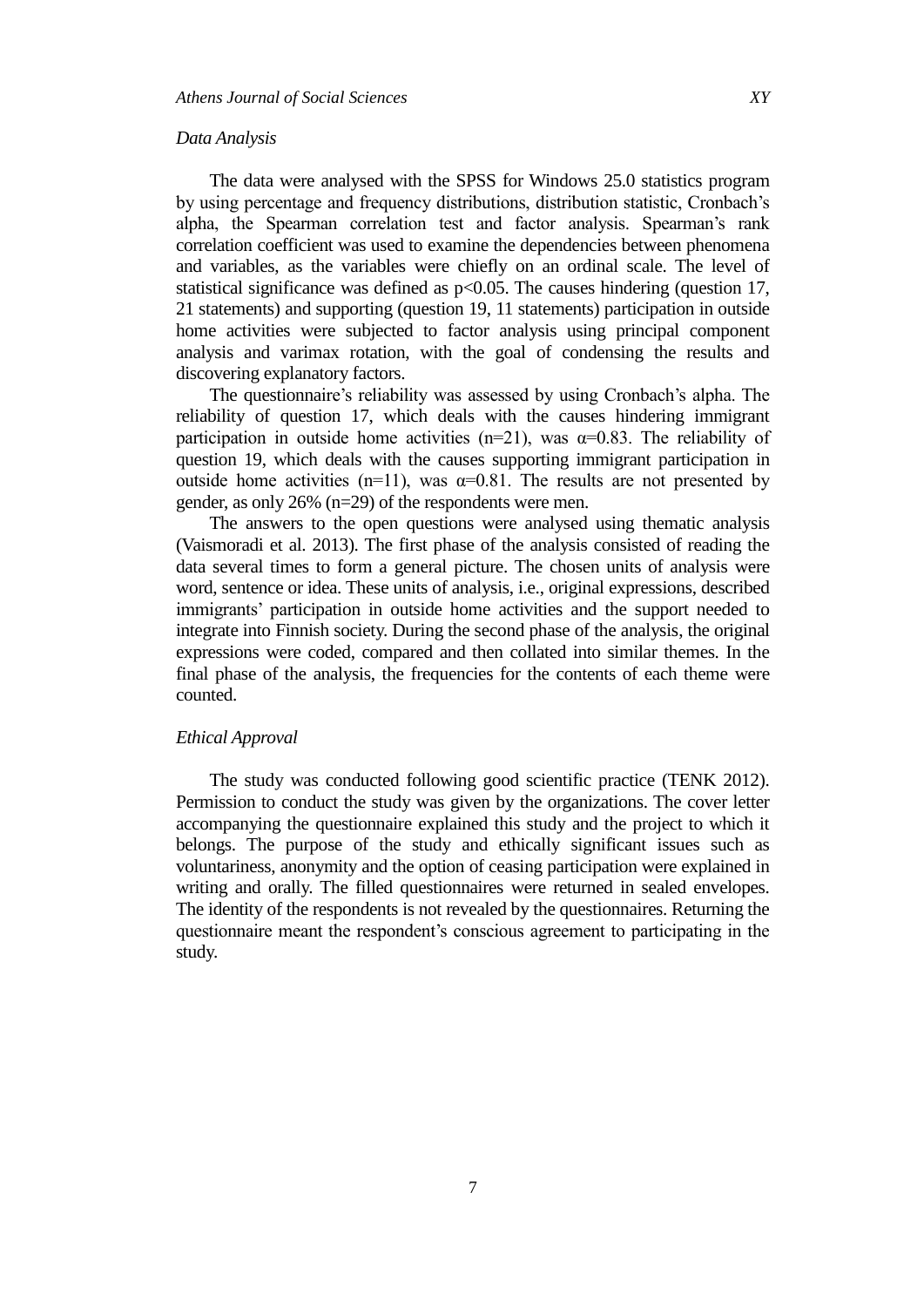#### **Results**

## *Respondents' Background*

Of all respondents (n=113), 73% were women. The youngest respondent was 18 and the oldest was 78. The average age of the respondents was 41. They had arrived in Finland between 1983 and 2019 from 29 different countries. Most came from Afghanistan, Iraq and Nigeria (Table 1), and 85% had arrived in Finland in this century. They had lived in Finland for 0-36 years, the average being 11 years. Eleven percent had only a primary or high school equivalent education, 21% had a vocational school degree, 40% had a college degree and 28% had no education.

The respondents had 24 different native languages, of which Dari  $(f=12)$ , Somali (f=10), Russian (f=8), Yoruba (f=6), Kurdish (f=6), and Arabic (f=6) were the most common. Six percent of the respondents (n=113) estimated their ability to speak Finnish as excellent and 31% as good. In their estimation, their ability to understand Finnish was slightly higher than their ability to speak it (Table 1). As their stay in the country increased, both their ability to speak  $(r=0.306 \text{ p}=0.001)$ and understand  $(r=0.307 \text{ p} = 0.307)$  Finnish increased.

| <b>There I</b> Character is the state state of $\mu$ –110)<br>Variable | $n$ (%)   |
|------------------------------------------------------------------------|-----------|
| Gender                                                                 |           |
| Female                                                                 | 83 (74)   |
| Male                                                                   | 29(26)    |
| Total                                                                  | 112 (100) |
| Age                                                                    |           |
| 18-28                                                                  | 14(13)    |
| 29-39                                                                  | 36(34)    |
| 40-50                                                                  | 29(27)    |
| 51-61                                                                  | 21(20)    |
| 62-78                                                                  | 6(6)      |
| Total                                                                  | 106 (100) |
| Country of origin (three most common)                                  |           |
| Afghanistan                                                            | 19(17)    |
| Iraq                                                                   | 15(13)    |
| Nigeria                                                                | 10(9)     |
| Year of arrival in Finland                                             |           |
| 1983-1999                                                              | 17(15)    |
| 2000-2010                                                              | 45(40)    |
| 2011-2019                                                              | 50(45)    |
| Total                                                                  | 113 (100) |
| Ability to speak Finnish                                               |           |
| Excellent                                                              | 7(6)      |
| Good                                                                   | 35(31)    |
| Satisfactory                                                           | 43 (38)   |
| Bad                                                                    | 24(21)    |
| None                                                                   | 4(4)      |
| Total                                                                  | 113 (100) |
| Ability to understand Finnish                                          |           |
| Excellent                                                              | 13(11)    |
| Good                                                                   | 37(33)    |
| Satisfactory                                                           | 37(33)    |
| Bad                                                                    | 23(20)    |
| None                                                                   | 3(3)      |
| Total                                                                  | 113 (100) |

**Table 1.** *Characteristics of the Study Participants (n=113)*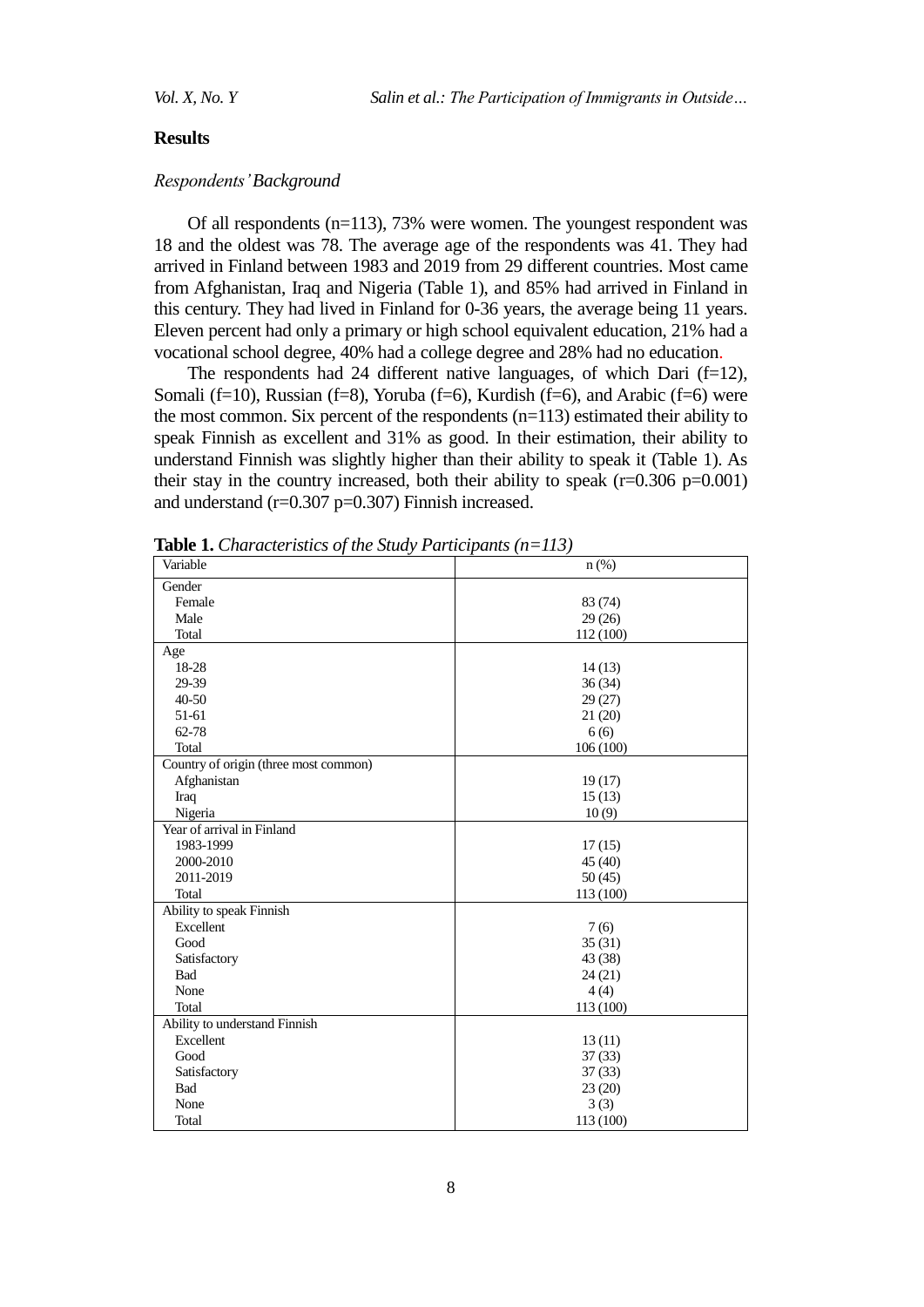#### *Immigrants'Participation in Outside Home Activities*

Seventy-five percent of the respondents thought that their area of living offered enough activities for them and their family. Fifty-seven percent participated actively in an association or group. Of them, 34% participated in a Finnishspeaking association or group, 16% in an association or group that spoke their native language and 15% in both kinds of groups. Thirty-five percent had left this field blank.

The ability to understand Finnish correlated with finding the level of offered activities satisfactory ( $r=0.267$ ,  $p=0.005**$ ). The better the respondents estimated their ability to understand Finnish, the more likely they were to be active in a group  $(r=0.251, p=0.008**)$ .

The open question 'what are your hobbies in your leisure time' was answered by 103 of the respondents. Athletic hobbies emerged most clearly, as the respondents listed 108 different sports. The most popular ones were walking  $(f=39)$ , gym  $(f=14)$ , swimming  $(f=14)$ , jogging  $(f=9)$ , cycling  $(f=8)$  and football  $(f=6)$ . Volleyball  $(f=4)$ , gymnastics  $(f=3)$  and dance  $(f=3)$  were also mentioned.

#### *I exercise a lot when the weather is good*

The most popular cultural hobbies were reading  $(f=17)$ , listening to music  $(f=7)$ , watching films or going to the cinema  $(f=7)$  and drawing and painting  $(f=3)$ . Other hobbies that were mentioned included writing poetry and singing in a choir. The respondents also had fun hobbies with their families  $(f=10)$ :

*I spend my free time with my family and we go to the library, the playing field or we cook*

Hobbies done at home included crafts  $(f=10)$ , cooking  $(f=8)$ , cleaning  $(f=3)$ helping others (f=2) and going to the sauna (f=2). Taking care of flowers, prayer and baking were also mentioned. Other hobbies included learning Finnish  $(f=8)$ , going to community centres  $(f=7)$ , meeting friends  $(f=4)$  and traveling to nearby cities (f=4). Shopping, camping, billiards, fishing and picking berries and mushrooms were also mentioned.

The open question 'what hobby opportunities would you like to have more of' received 79 replies. The most common athletic opportunity mentioned was swimming. Gyms  $(f=5)$ , dance  $(f=5)$  and football  $(f=4)$  were also mentioned. Badminton, wrestling and flying were also mentioned. For responses wished for women-only exercise spaces, two ones for children-only exercise spaces and two for immigrants-only exercise spaces.

Many of the respondents wished for activities that could be performed together with Finns, which would allow them to integrate better:

#### *Activities that improve integration and teach more about Finnish culture*

The replies showed a desire for togetherness and pursuing hobbies together. Helping other people was also of interest.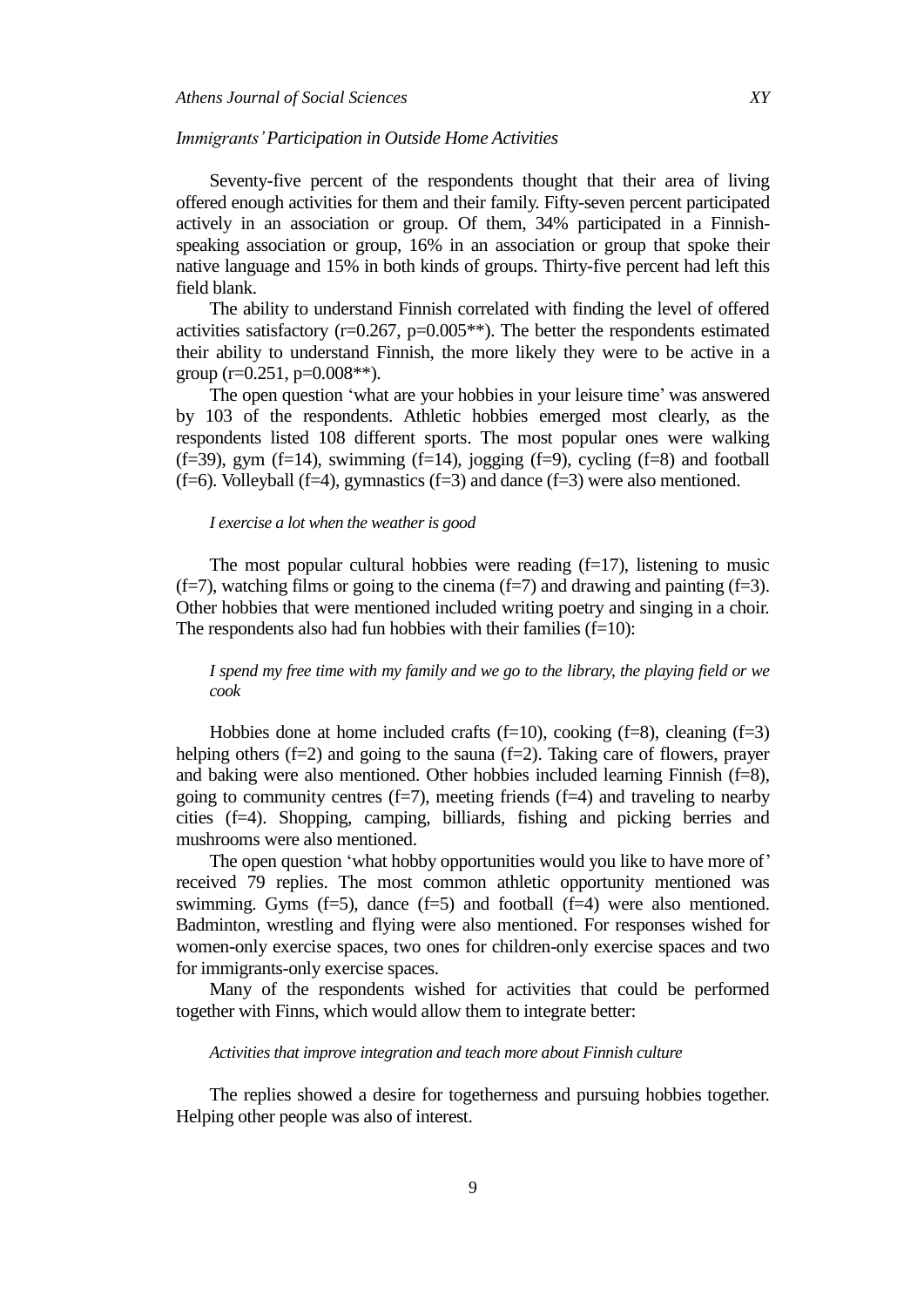*Vol. X, No. Y Salin et al.: The Participation of Immigrants in Outside…*

#### *I live alone so I always want to spend time with people*

Learning languages was seen as important, as along with Finnish  $(f=7)$ , there was a desire to learn English  $(f=2)$  and Swedish. Respondents were also interested in travel (f=6), visiting museums (f=2) and learning about culture.

#### *Factors Hindering Participation in Outside Home Activities*

Factors hindering participation in activities were charted using 21 statements (Figure 1). Respondents were often or always hindered by high costs (54%), a lack of time (27%), fear of not being accepted by the group (30%), rules of one's culture or religion (33%), low level of language skills (32%) and schedules (28%). Factors such as the role of men or women in one's culture, differing culinary arts and an inability to find information about activities were somewhat hindering. Approximately a quarter of the respondents did not want to go to an activity alone or did not have a child-minder or a car. Some were afraid of learning nothing. Matters such as transportation, clothing, IT devices or health rarely hindered participation.

**Figure 1.** *Causes Hindering Immigrants' (n=113) Participation in Outside Home Activities*



Seventy-three percent of the respondents reported that they had never been hindered from participating in activities by a lack of transport services, 70% had never been hindered by a lack of suitable clothes and 60% had never been hindered by a lack of their own car. Younger respondents were less hindered by scheduling conflicts with public transport than older ones  $(r=0.284 \text{ p}=0.005**)$ .

Those who had lived in Finland for a shorter time were more hindered by a weak command of Finnish than those who had lived in the country longer  $(r=0.205, p=0.048^*)$ . The ability to speak  $(r=0.267, p=0.010^{**})$  and understand Finnish ( $r=0.300$ ,  $p=0.004**$ ) also had an inverse correlation with a fear of not being accepted.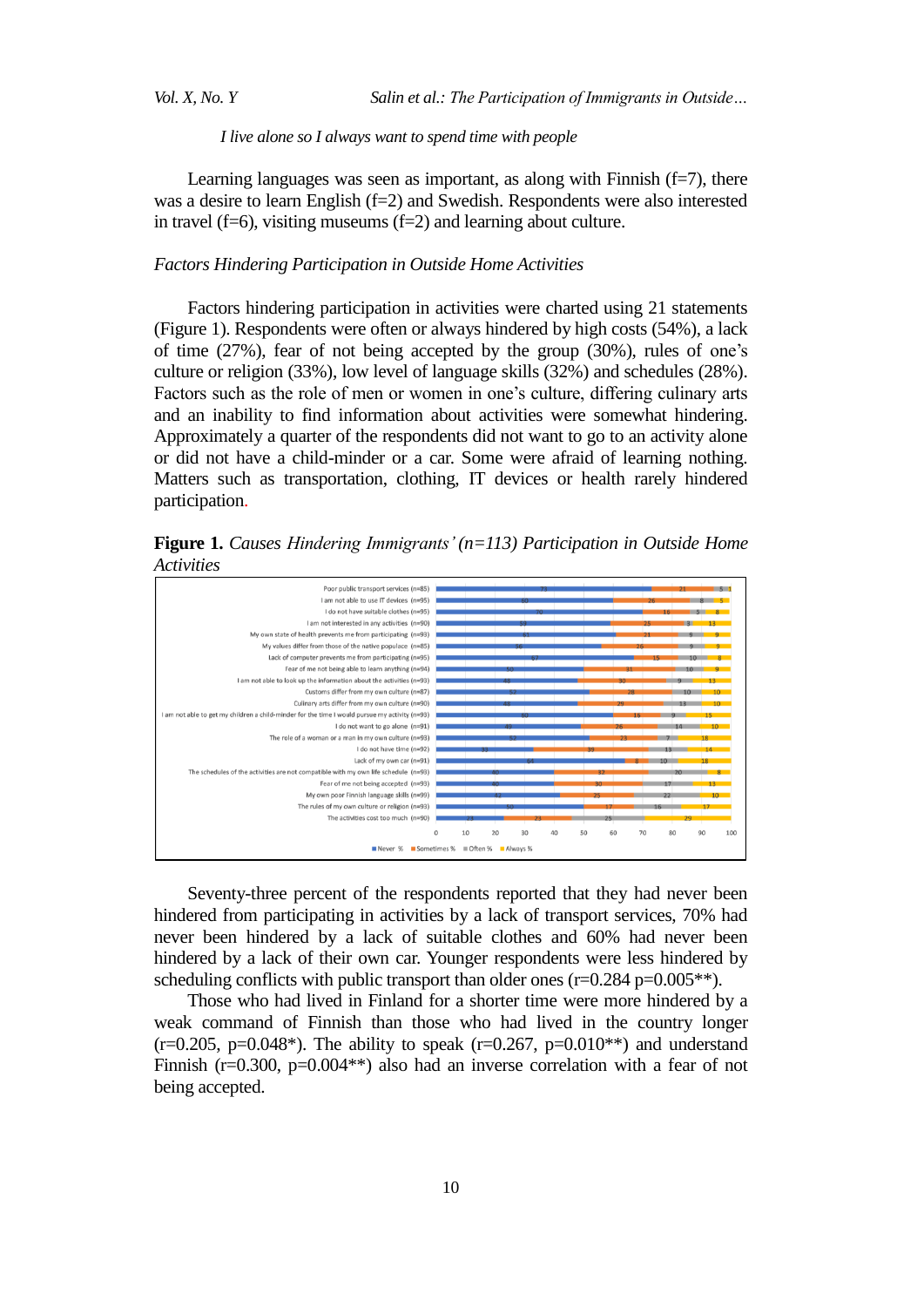Those who had lived in Finland for a shorter time had a greater fear of not being accepted than those who had lived in the country longer (r=0.253, p=0.017\*). The better the respondents' assessment of their knowledge of Finnish was ( $r=0.244$ ,  $p=0.018$ <sup>\*</sup>), the less afraid they were of not learning anything.

The results show that the better the respondent's assessment of their ability to speak (r= .277, p= .008\*\*) and understand Finnish (r=0.293, p=0.005\*\*), the less hindered they were by culinary differences. The same applied to Finnish skills and IT devices  $(r=0.211, p=0.040)$ <sup>\*</sup>).

A principal component analysis performed on the statements in Figure 1 produced seven factors which explain 70% of the phenomena. The first factor (coefficient of determination 13%) includes cultural rules: gender roles, cultural and religious requirements and one's own values. The second factor (coefficient of determination 12%) includes fears and a lack of skills: the fear of not being accepted or learning anything, weak command of the language and an inability to find information about activities. The third factor (coefficient of determination 11%) includes a lack of a computer and computer skills. The fourth factor (coefficient of determination 9%) included a lack of time and problems with scheduling. The costliness of activities did not become relevant until the fifth factor, whose coefficient of determination is 9%. Food and customs culture in the sixth factor has a coefficient of determination of 9%. The seventh factor includes the lack of a car (coefficient of determination 7%).

The open question 'what else would you like to tell us about the things that make it difficult for you to participate in activities or groups' was answered by 50 respondents. The responses partially repeated the themes of the previous question such as a lack of money (f=10) and time (f=5) and problems related to health (f=6) and language skills  $(f=6)$ . A lack of support  $(f=8)$  was mentioned frequently:

## *I don't yet have female friends [..] I don't know how to find such a friend through networks, since these things happen so fast these days*

Four responses hoped for a child-minder that would enable them to participate in activities, as some respondents were single parents. Some had difficulty finding information and some had found age limits in certain activities. Beginning a new activity was seen as difficult, as were Finland's cold climate and cultural and religious differences. The respondents did not know of activities in which Finns and immigrants could participate together, which they saw as a problem.

## *Factors Supporting Immigrants' Participation in Outside Home Activities*

Participation in activities was often or always supported by one's own family (54%), Finnish friends and acquaintances (39%), other immigrants (39%), friends met during activities (34%) and work and study friends (31%). Approximately one fifth of the respondents were often or always supported by their neighbours. Other supporters included authorities and friends from the parish (Figure 2).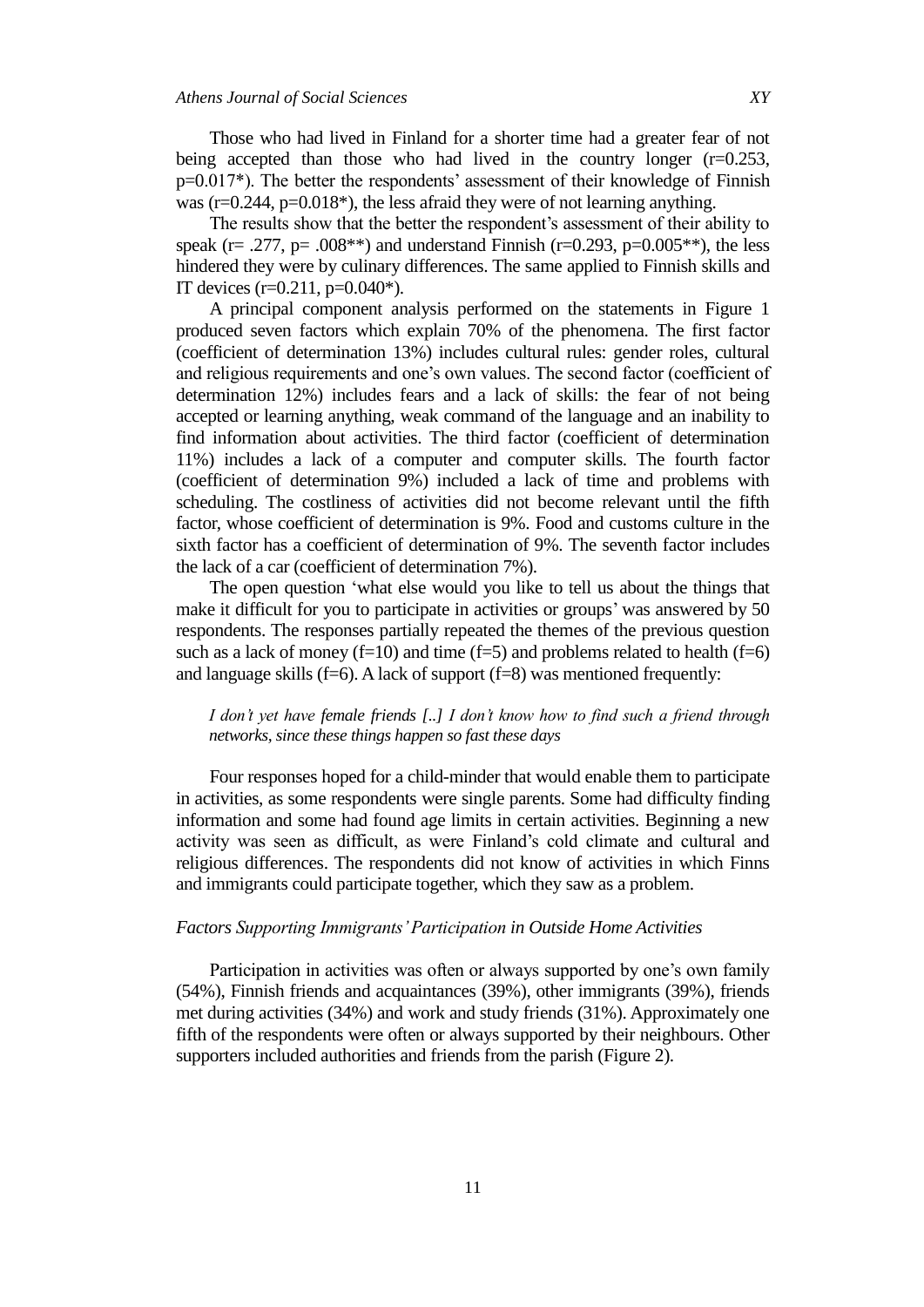**Figure 2.** *Causes Supporting Immigrant (n=113) Participation in Outside Home Activities*



Sixty-one percent of the respondents never received support from their neighbours and 62% never from their parents. The younger the respondent the more likely they were to feel supported by their parents  $(r=-0.241, p=0.030^*)$ . Respondents who saw the amount of offered activities as sufficient felt they had received support in their activities from authorities  $(r=0.377 \text{ p}=0.000***)$  and Finnish friends and acquaintances  $(r=0.224 \text{ p} = 0.026^*)$ .

A principal component analysis of the statements in Figure 2 yielded two factors with a coefficient of determination of 57%. The first factor (coefficient of determination 34%) consists of Finnish friends met in parishes, during activities or elsewhere, neighbours, authorities, other immigrants and study and work friends. Factor two (coefficient of determination 23%) included one's own parents and family.

### **Discussion**

This study analysed the integration of immigrants into Finnish society from the perspective of outside home activities. Nearly 60% of the immigrants who participated in this study (n=113) participated actively in an association or a group. According to Castaneda and Kuusio's (2019) study, one indicator of high social well-being is participation in leisure time activities, which is a significant factor in supporting both immigrant's integration and health. Based on this study, the physical environment seemed to support immigrants' participation, as 75% of the respondents saw the activities offered in their environment as sufficient for themselves and their families. This result differs from earlier studies, according to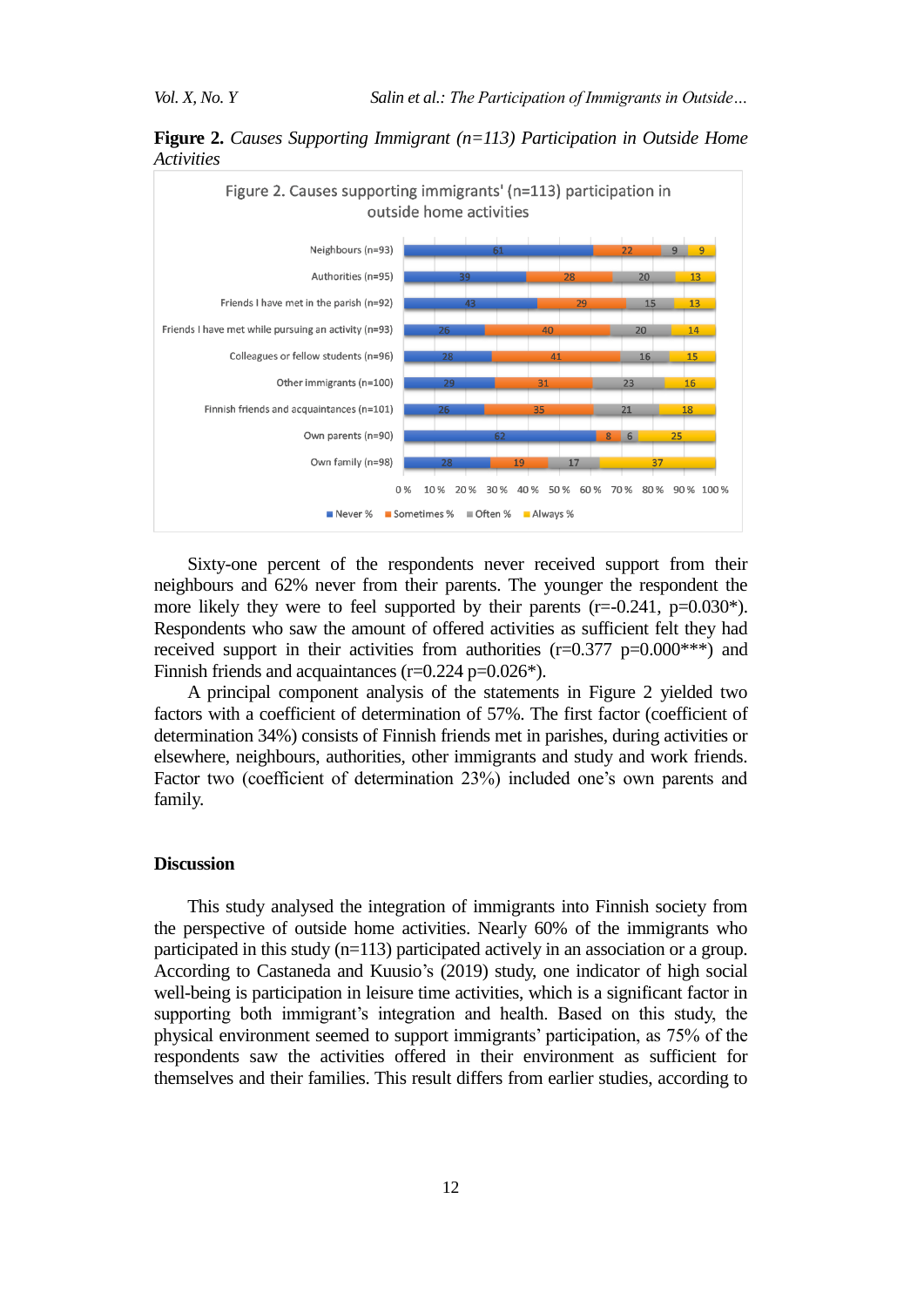which a significant cause hindering social well-being were a lack of physical locations for e.g., meeting friends (Gupta and Sullivan 2013, Ho and Cheung 2011).

One of the main factors in integration is learning the new country's language (Castaneda and Kuusio 2019, Gupta and Sullivan 2013, Jönsson et al. 2012). Slightly fewer than 40% of the respondents in this study estimated their ability to speak Finnish as good or excellent and slightly above 40% estimated their ability to understand Finnish as good or excellent. The result can even be seen as bad, as the respondents had lived in Finland for 11 years on average. The result supports the OECD (2018) criticism of the Finnish education system's ability to teach Finnish to immigrants. Finland should create a national language program for immigrants, which would ensure the responsibilities of language training, an efficient execution and regular tests for learning and creating incentives for learning, such as increased social benefits or access to internships. There is a great deal of research showing that learning the new country's language advances integration, social well-being and health (Castaneda and Kuusio 2019, Gupta and Sullivan 2013). This study shows that those who were more confident in their Finnish skills participated more in activities than those who considered their Finnish lacking.

According to the factor analysis, the greatest hindrance to immigrants' participation in outside home activities were the rules of one's culture. This reinforces the findings of Walseth and Fasting (2004) on religious and cultural rules. However, unlike their data, our respondents did not directly discuss racism as a hindrance, though there were indications of it in their fear of not being accepted. Those who organize outside home activities should offer more varied opportunities that consider cultural and religious characteristics. In Gupta and Sullivan's (2013) study, women were particularly concerned with maintaining their own culture in the new country, which partially hindered their integration into the new country. It is understandable that it is easier to make and maintain friendships within one's own ethnic group and to make culturally approved decisions regarding e.g., leisure time (Avenarius 2012, Gupta and Sullivan 2013, Suto 2013.) However, this may also hinder integration as found by Kim et al. (2016). Other significant hindrances in this study were fears of insufficient language skills and experiences of personal inability, such as challenges related to computers.

Participation in outside home activities was hindered by a lack of money for half the respondents and a lack of time for a third of the respondents. Immigrants also mentioned a lack of money and time in earlier studies (Zacheus et al. 2011). Activities in Finland are expensive. High costs are particularly prohibitive for the unemployed, while the employed might be hindered by a lack of time. In Finland, as in other Western countries, everyday life is highly scheduled and busy. A lack of time can make it difficult to create and maintain friendships (Pajnik and Bajt 2012, Gupta and Sullivan 2013, Suto 2013), which led immigrant women in particular to consciously prioritize their own family. A lack of time can also be seen as a problem of perception, as immigrants may have a more fluid concept of time than Finns (Gupta and Sullivan 2013, Suto 2013), who are used to activities starting and ending at a specified time. Immigrants might be more comfortable with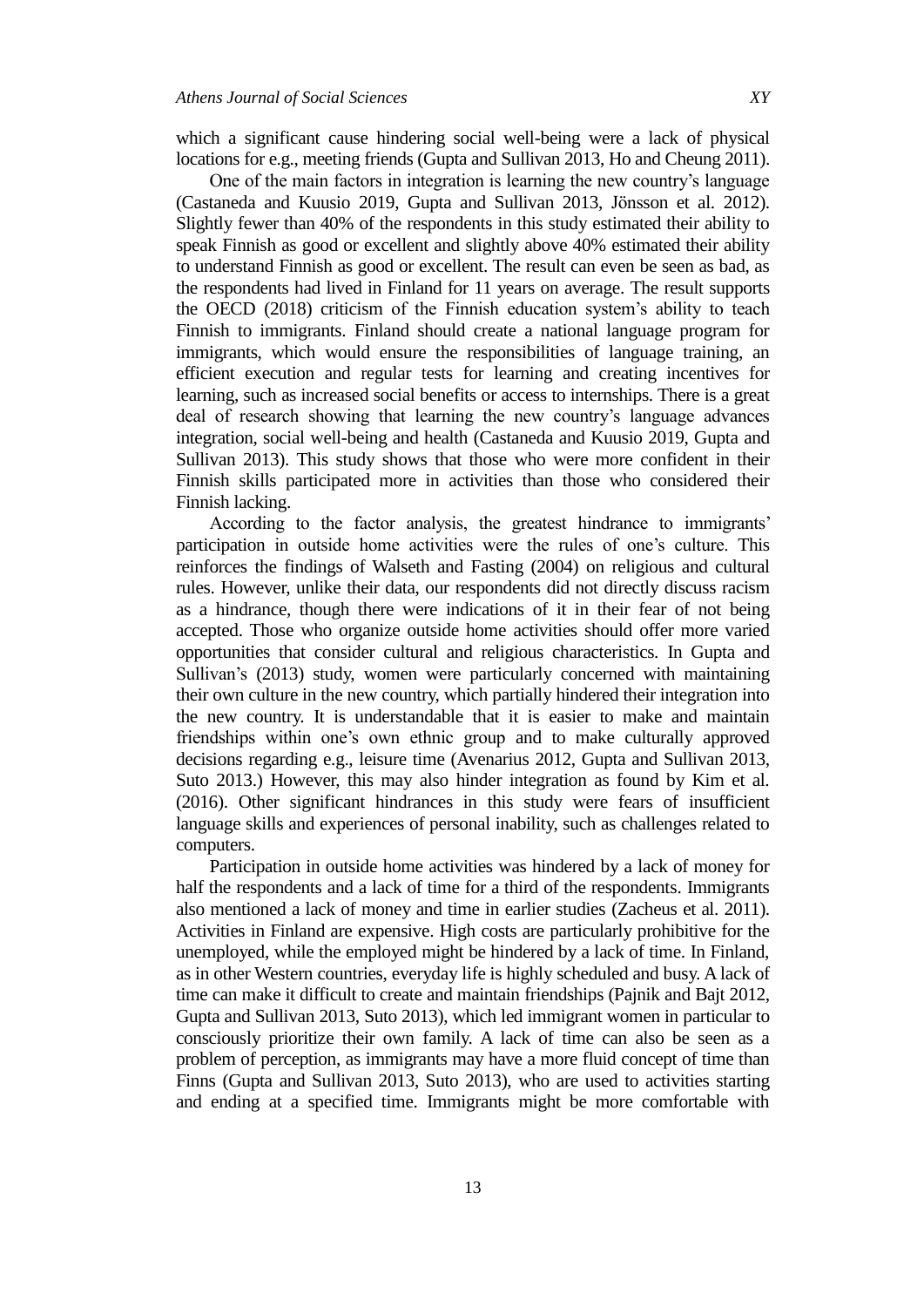activities that allow them to participate when they have time. Zacheus et al. (2011) also found that women wanted to pursue physical activities in groups rather than alone. The need for accessible artistic workshops dedicated to pursuits such as painting and woodwork could be met by services developed by e.g., civic organizations.

The fear of not being accepted was a significant hindering factor, as 30% were sometimes afraid of it and another 30% were often or always afraid it. Some Finns have become increasingly opposed to immigrants over the past few years, largely as a result of the increased number of immigrants and a tightening economic situation in Finland. Work-based immigration is frequently seen as a positive, but there is also a great deal of political discourse regarding supposed 'standard of living refugees' who are not truly escaping oppression. This challenge should be met by each city through means such as networks that would assemble various actors and immigrant representatives to invent new and innovative forms of enabling Finns and immigrants to meet each other.

Approximately half of the respondents received support from their family for their outside home activities. Many (40%) also received support from Finnish friends and other immigrants. Support from neighbours was lesser, as clearly over half reported receiving no support from them. Earlier studies have found support from neighbours an important factor in integrating into the new country (e.g., Tsai et al. 2011). Approximately 60% received support from authorities in handling practical matters. From the perspective of integration, the number could be higher, as immigrants have a great deal of contact with authorities regarding matters such as employment and education. One might ask if the services provided to immigrants have been insufficient if so many feel unsupported by authorities. Earlier studies show that support from authorities is important in integrating into a new society (Gupta and Sullivan, 2013, Suto 2013). In this study respondents received more support from non-family members (34%) than their family and parents (23%), which shows that immigrants have developed their own support networks. This suggests a good level of integration.

According to Castaneda and Kuusio's (2019) study, social well-being consists, among other things, of good friends and satisfaction with interpersonal relationships. Many of the respondents expressed a wish to befriend someone from the majority population. The open answers mentioned the lack of social support as a factor hindering participation. The respondents had few social contacts with people from the majority population outside of work and education, as in previous studies (Avenarius 2012, Gupta and Sullivan 2013). Nine out of ten respondents had a hobby they enjoyed, such as walking, gym training, swimming or art appreciation, but only 34% belonged to a Finnish-speaking group or association. The results suggest that only a third has integrated into working with the majority population while two thirds pursue their hobbies either alone or with other immigrants. Participation in outside home activities has been found to be a significant factor in integration (Gerber et al. 2012, Jönsson et al. 2012, O'Driscoll et al. 2013).

The respondents expressed a desire for more community centres for both immigrants and Finns and immigrants. The idea of opening immigrant-only centres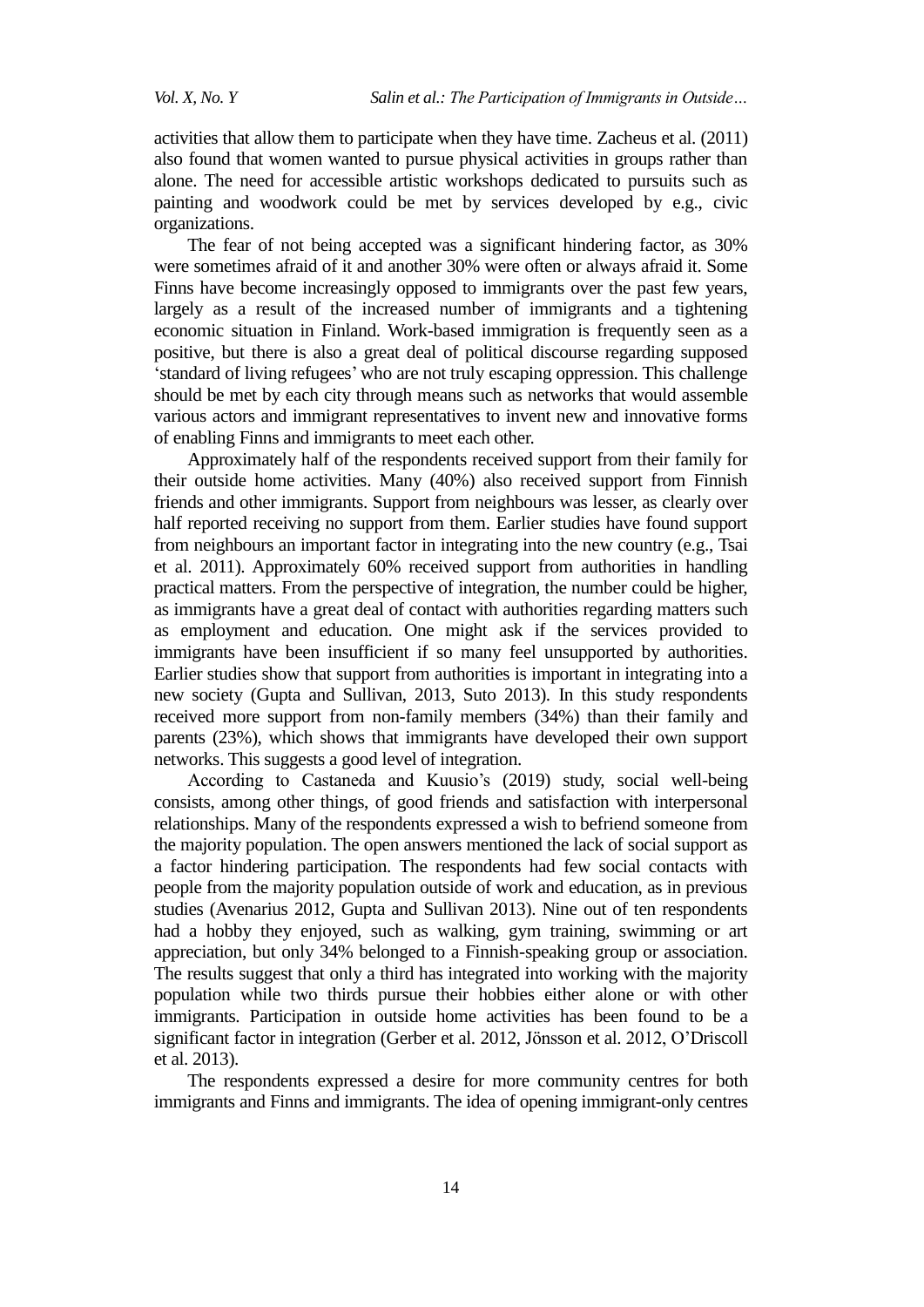should be met with reservation, as they may increase an experience of otherness and further separate immigrants from the majority population (Kim et al. 2016, cf. Buchert 2015). Earlier studies (Gupta and Sullivan 2013, Pearce et al. 2017) show that immigrants work actively together with the majority population in religious activities, which also increases their sense of community and familiarity with the majority culture. Finland is not so much lacking in available and open community centres as participants. Such activities should try to activate both immigrants and people from the majority population. Many respondents wished they could befriend a Finn, which should be possible at such centres. The respondents also wished that Finns were more active in trying to form contacts with them.

Women, particularly those who were single parents, mentioned the lack of child-minders as a factor hindering their participation in activities outside the home. Earlier studies show that mothers often bear the main responsibility for their children (Khawaja and Milner 2012, Lenneis and Pfister 2017, Phan et al. 2015). The family dynamics in immigrants' cultures may be vastly different from those of the new country, in which fathers participate in caring for their children in a more egalitarian fashion.

## *Limitations of the Study*

The study sought for immigrants in three cities, who were discovered at various community centres. Those present were likely active people with the energy, skills and desire to participate in activities outside the home. The respondents were already active people, which can be seen in their responses. The respondents came from various ethnic backgrounds, which means the data represents a heterogeneous group. As the sample size was also small, the results are thus approximate and cannot be generalized to all immigrants. This study was mainly concerned with the factors hindering and supporting immigrant participation in outside home activities, which has previously received little scientific attention.

The questionnaire was created for this study based on previous literature and research. The study's reliability was improved by pre-testing the questionnaire on four professionals with long experience in working with immigrants and immigrants who have lived in Finland for a long time. The questionnaire was amended somewhat after the pretesting. The questionnaire was translated by qualified professionals at the same agency, so it can be assumed that the questions retained their meaning in translation. It would however have been more reliable to double translate the questionnaires.

The analysis phase showed that content validity had been achieved, as the replies showed that the respondents had understood the questions as the researchers intended and no questionnaires had to be discarded for this reason. The reliability of the two statement sections was tested using Cronbach's alpha, which showed a high reliability ( $\alpha$  = > 0.80). The questionnaire can thus be said to be internally consistent (Polit and Beck 2014).

Factor analysis should offer a meaningful interpretation of the factors' contents, there should be as few factors as possible and they should explain the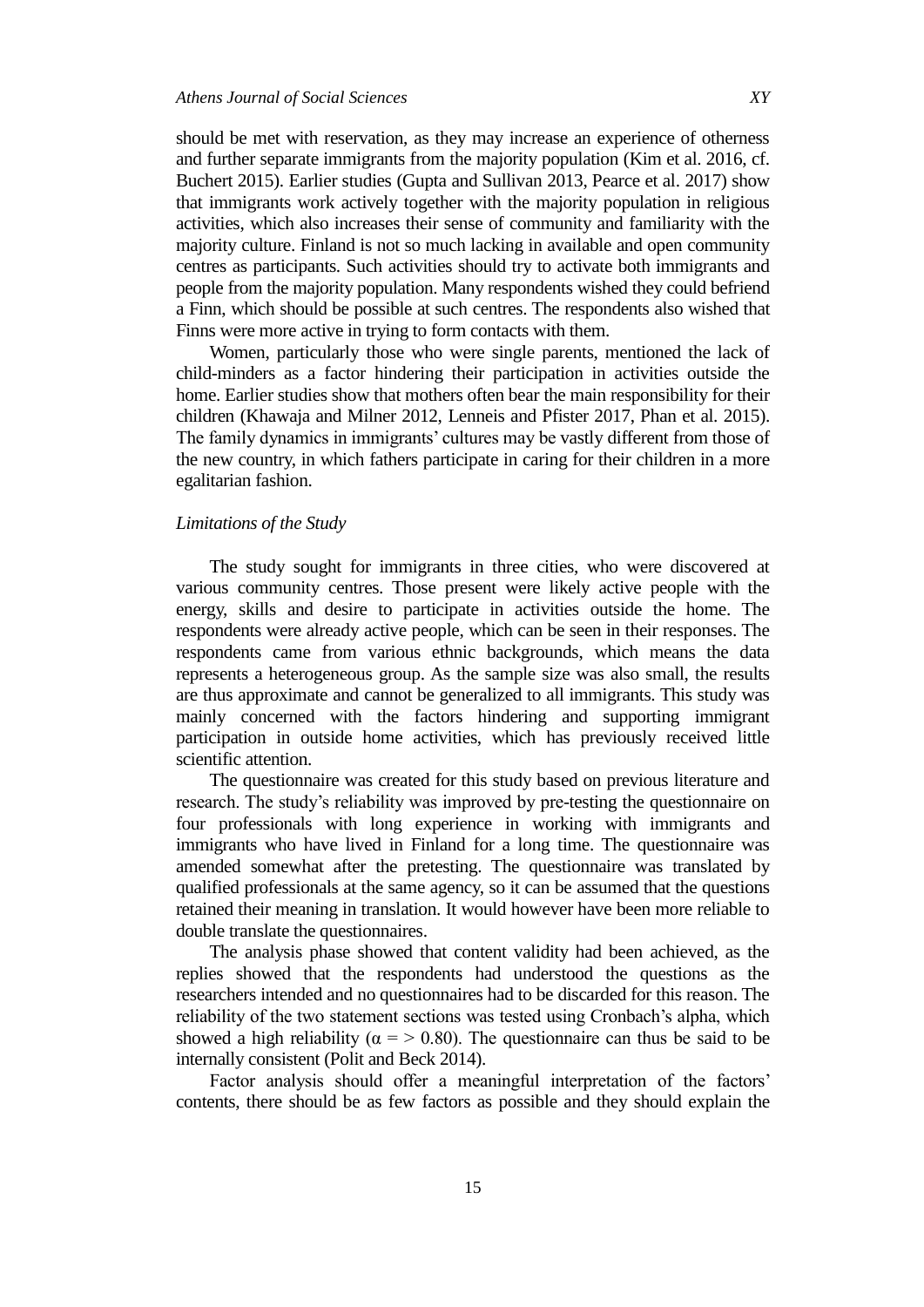variables' covariation as much as possible. In the analysis of causes hindering participation, the first four factors explain more than 50% of the covariation. In the analysis of causes supporting participation, the first two factors explain more than 50% of the covariation. The factors formed by both analyses can be interpreted in a meaningful way.

The target group of the study, immigrants with a residence permit, are often people in a vulnerable position and difficult to reach through mailed questionnaires. The researchers visited their community centres in person, where they could directly answer questions about the study, the project and the uses of their replies, which increased their willingness to participate. Answering the questionnaire was based on self-evaluation, which carries the risk of the respondents answering in a socially accepted rather than the true way.

Despite the small sample size  $(n=113)$ , the results can be seen as valuable, as there has been little research on immigrants' perspectives on outside home activities as part of integration.

## **Conclusion**

There have been relatively few studies of immigrant participation in outside home activities in Finland. The results of this study strengthen earlier results about the advantages of participating in activities in learning the language and integrating into the culture and the environment.

To enable better integration, Finland should create a national language program that would ensure the responsibilities of language training, an efficient execution and regular tests for learning. From the perspective of immigrant employment and participation in society, learning the language is of utmost importance and should be prioritized for each immigrant.

Creating community centres and common activities for immigrants and the majority population would make the majority's attitudes towards immigrants more positive and enable friendships to form between immigrants and Finns. This would also improve the language skills of immigrants.

One hindering cause for immigrant participation in activities that was mentioned was the high cost of hobbies. Finland needs more social benefits that would support the activities of low-income immigrant families, particularly those with children.

Creating regional and citywide networks between organizations and immigrants to increase participation opportunities would advance new ideas and innovations.

Disseminating the results of this study among immigrants might motivate them to study Finnish more. The project will send copies of the article to immigrant community centres.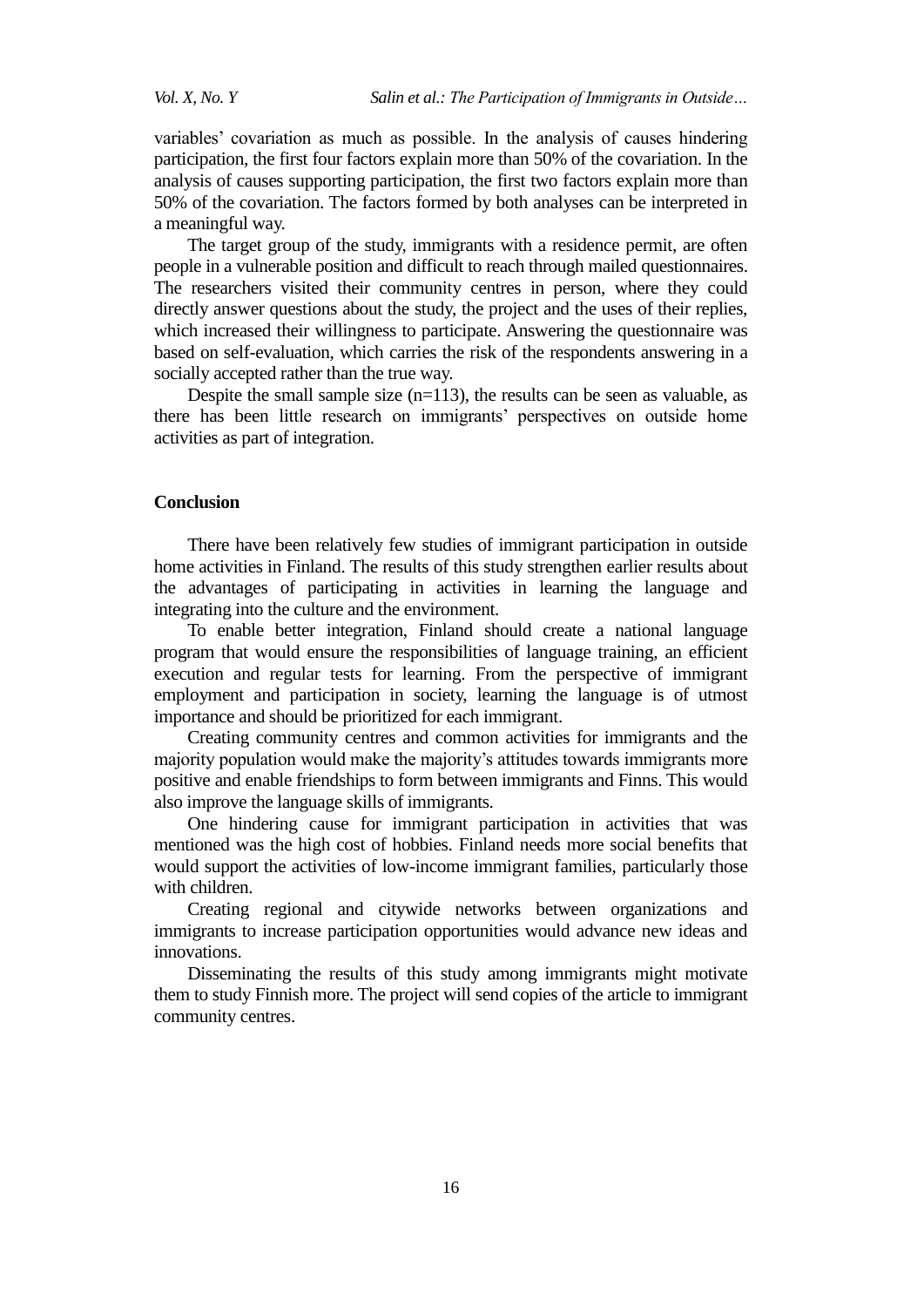#### **Acknowledgments**

The *From Home to Home and Society Project* is funded by the European Union's Asylum, Migration and Integration Fund. It started on March 1, 2019 and will end on August 31, 2021. The writing of this article was funded by the same fund.

#### **References**

- Akua-Sakyiwah B (2016) Education as cultural capital and its effect on the transitional issues faced by migrant women in the diaspora. *Journal of International Migration and Integration* 17(4): 1125–1142.
- Ameeriar L (2012) The sanitized sensorium. *American Anthropologist* 114(3): 509–520.
- Avenarius CB (2012) Immigrant networks in new urban spaces: gender and social integration. *International Migration* 50(5): 25–55.
- Buchert U (2015) *The institutional categories of immigrancy*. Helsinki: Rehabilitation Foundation.
- Calzada EJ, Huang K, Covas M, Ramirez D, Brotman LM (2016) A longitudinal study of cultural adaptation among Mexican and Dominican immigrant women. *Journal of International Migration and Integration* 17(4): 1049–1063.
- Castaneda A, Kuusio H (2019) Sosiaalinen hyvinvointi, kotoutuminen ja terveys sekä näiden väliset yhteydet Suomen ulkomailla syntyneessä väestössä. In V Kazi, Villiina, A Alitolppa-Niitamo, A Kaihovaara (eds.), *Tutkimusartikkeleita kotoutumisesta*, 121–132. TEM oppaat ja muut julkaisut. Helsinki: Työ- ja elinkeinoministeriö.
- Cuevas CA, Sabina C, Bell KA (2012) The effect of acculturation and immigration on the victimization and psychological distress link in a national sample of Latino women. *Journal of Interpersonal Violence* 27(8): 1428–1456.
- DeSilver D (2015) Refugee surge brings youth to an aging Europe. Retrieved from: https://www.pew research.org/fact-tank/2015/10/08/refugee-surge-brings-youth-toan-aging-europe/. [Accessed 13 March 2020]
- Finnish Advisory Board on Research Integrity *–* TENK (2012) *Responsible conduct of research and procedures for handling allegations of misconduct in Finland*. TENK.
- Gerber M, Dean B, Uwe P (2012) Acculturation and physical activity among immigrants: a systematic review. *Journal of Public Health* 20(3): 313–341.
- Gupta J, Sullivan C (2013) The central role of occupation in the doing, being and belonging of immigrant women. *Journal of Occupational Science* 20(1): 23–35.
- Ho W, Cheung C (2011) Ecological influences on Chinese migrant mothers' integration with Hong Kong. *International Journal of Intercultural Relations* 35(1): 31–40.
- Jönsson LS, Palmer K, Ohlsson H, Sundquist J, Sundquist K (2012) Is acculturation associated with physical activity among female immigrants in Sweden? *Journal of Public Health* 35(2): 270–277.
- Khawaja NG, Milner K (2012) Acculturation stress in South Sudanese refugees: impact on marital relationships. *International Journal of Intercultural Relations* 36(5): 624–636.
- Khorostianov N, Remennick L (2017) By helping others, we helped ourselves: volunteering and social integration of ex-soviet immigrants in Israel. *Voluntas* 28(1): 335–357.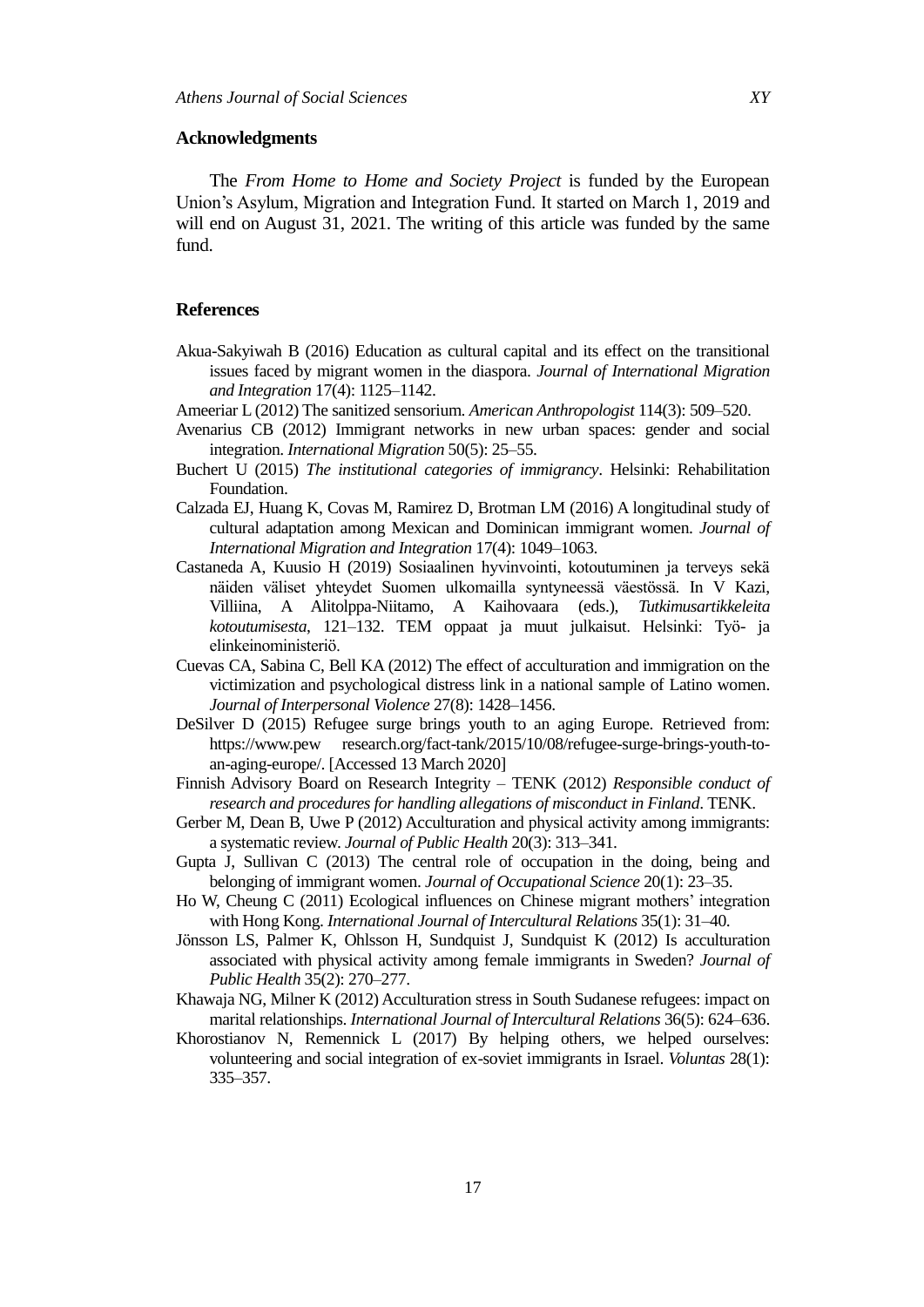- Kim J, Jinmoo H, Chungsup L (2016) Exploring the relationship between types of leisure activities and acculturation among Korean immigrants. *Leisure Studies* 35(1): 113– 127.
- Koca C, Lapa T.Y (2014) Analysis of physical activity and acculturation among Turkish migrants in Germany and England. *Perceptual and Motor Skills* 119(3): 698–716.
- Larja L (2019) Maahanmuuttajanaiset työmarkkinoilla ja työmarkkinoiden ulkopuolella. (Immigrant women in and out of the labor market). In V Kazi, A Alitolppa-Niitamo, A Kaihovaara (eds*.*), *Tutkimusartikkeleita kotoutumisesta*, 28–42. TEM oppaat ja muut julkaisut. Helsinki: Työ- ja elinkeinoministeriö.
- Lenneis V, Pfister G (2017) Too tired for exercise? The work and leisure of female cleaners in Denmark. *Leisure Studies* 36(4): 530–541.
- Loferer-Lainer B (2019) Good practices · Austria. Immigrant integration to rural areas. A transnational project and its results. [https://iirablog.files.wordpress.com/2019/](https://iirablog.files.wordpress.com/2019/%2005/final-report-2mm.pdf%20Accessed%201)  [05/final-report-2mm.pdf Accessed 15](https://iirablog.files.wordpress.com/2019/%2005/final-report-2mm.pdf%20Accessed%201). April 2020.
- Ministry of the Interior (2017) *What is Finland's capacity to receive asylum seekers? Review from the perspective of the Ministry of the Interior's administrative branch*. Finland: Ministry of the Interior.
- O'Driscoll T, Banting L, Borkoles E, Eime R, Polman R (2013) A systematic literature review of sport and physical activity participation in Culturally and Linguistically Diverse (CALD) migrant populations. *Journal of Immigrant and Minority Health* 16(3): 515–530.
- Organisation for Economic Co-operation and Development OECD (2018) *Finland must focus on integrating migrant women and their children to boost their contribution to the economy and society*. OECD.
- Pajnik M, Bajt V (2012) Migrant women's transnationalism: family patterns and policies. *International Migration* 50(5): 153–168.
- Pearce E, McMurray K, Walsh CA, Malek L (2017) Searching for tomorrow—South Sudanese women reconstructing resilience through photovoice. *Journal of International Migration and Integration* 18(2): 369–389.
- Phan MB, Banerjee R, Deacon L, Taraky H (2015) Family dynamics and the integration of professional immigrants in Canada. *Journal of Ethnic and Migration Studies* 41(13): 2061–2080.
- Pitkänen V, Saukkonen P, Westinen J (2019) *People of the same kind – Or different? A study on the values and attitudes of five groups of foreign language speakers in Finland*. ISBN 978-952-7047-22-4. Retrieved from: [https://e2.fi/publication/230.](https://e2.fi/publication/230) [Accessed 10 January 2020]
- Polit D, Beck C (2014) *Essentials of nursing research: appraising evidence for nursing practice*. 8th Edition. Philadelphia: Wolters Kluwer Health/Lippincott Williams & Wilkins.
- Rask S, Castaneda A (2019) Syrjintäkokemukset ja niiden yhteys hyvinvointiin ja kotoutumiseen ulkomaalaistaustaisessa väestössä. (Experiences of discrimination and their connection to the well-being and integration of the population with a foreign background). In V Kazi, A Alitolppa-Niitamo, A Kaihovaara (eds.), *Tutkimusartikkeleita kotoutumisesta*, 229–243. TEM oppaat ja muut julkaisut. Helsinki: Työ- ja elinkeinoministeriö.
- Salin S (2019) *From home to home and society – A model for coaching immigrant women to participate in the functions of society (2019-2021)*. Tampere, Finland: Tampere University of Applied Sciences.
- Suto MJ (2013) Leisure participation and well-being of immigrant women in Canada, *Journal of Occupational Science* 20(1): 48–61.